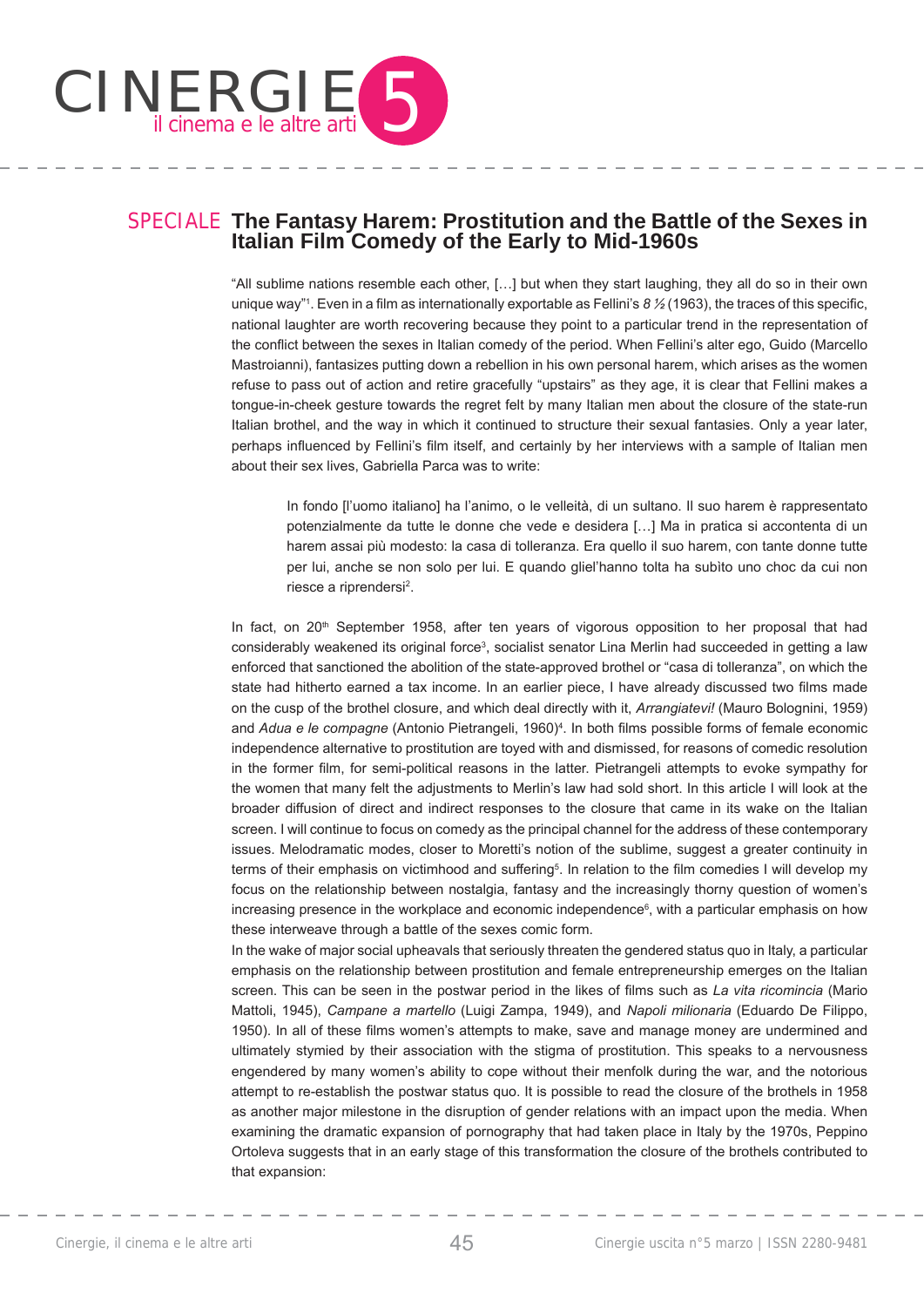

# SPECIALE

Possiamo chiederci insomma se quella rappresentazione della sessualità maschile nei termini di una vocazione "naturale" al desiderio indiscriminato, allo sguardo indiscreto e indagatore, al possesso senza amore, rappresentazione che viene regolarmente invocata dai consumatori di pornografia a motivazione del proprio comportamento, non sia stata anche il frutto dell'azione di lungo periodo di una specifica istituzione sociale: il bordello, appunto, e i riti che ne accompagnavano la frequentazione. E se l'interrompersi improvviso di quest'abitudine acquisita e tramandata tra le generazioni non sia tra le cause principali del mutamento nei rapporti tra i sessi<sup>7</sup>.

In this period of rapid economic and social change, also relating to growing competition with television, there was much talk of the emergence of a "cinema postribolare" and the eroticization of Italian cinema<sup>8</sup>. References to the brothel become shorthand for dismissing cinema itself. In a "tavola rotonda su sesso e cinema" in 1965 Lino Micciché stated that: "È chiaro ormai, che al livello medio, il cinema italiano tende ad essere un cinema di foia, un cinema a metà strada tra il salotto delle case di tolleranza e i libri osceni"9 . Ortoleva, on the other hand sees a very real substitution in cinema itself, and pornography more generally, for the function of the brothel within Italian society, emphasizing the substitution of represented sex for real sex.

More precisely, in the genre of "commedia all'italiana", Natalie Fullwood identifies an increasing emphasis on the cinema's legitimation of a male right to look upon the naked female body in the public leisure spaces of the beach and the nightclub<sup>10</sup>. In fact, it is here, rather than in the narrativization of prostitution or the brothel, that the most titillating encounters with the female body take place on screen. Significantly the only striptease that takes place in a prostitution narrative is in the case of Loren. As Fullwood argues, this is in part motivated by the tendency for major stars to be shown stripping in private spaces. Whilst there is no doubt that the inclusion of the prostitute motif in post-1958 cinema had a titillating intent, always inherent in this taboo topic, it is much less directly related to representing the sex act (which in fact Italian cinema could not do at that point), or even what was regarded as the next best thing: the semi-naked female body, which was, as Fullwood shows, predominantly the preserve of screen nightclubs and beaches, increasingly acceptable everyday spaces for its revelation.

### *Looking back to a pre-Merlin era*

The language used at the time of the brothel closure suggesting that the cinema replaced the brothel has inevitably generated confusion about representations of prostitution and the brothel itself. Since it is questionable whether, by 1958, the diminished number of brothels really serviced quite so many men as this attitude suggests<sup>11</sup>, what was perhaps most important by this date was its symbolic functioning, as Sandro Bellassai suggests: "si tratterebbe insomma di dire addio a uno spazio dal valore simbolico enorme per la costruzione e la riproduzione della virilità"<sup>12</sup>. This symbolic value explains why the brothel's transition into cinema and its persistence there was almost inevitable. We need to push beyond a dismissal of cinema as tarnished by the brothel, or even replacing it, and look at what cinema in the period actually continues to do in its representations of the brothel and prostitution.

There has always been something intrinsically cinematic about the brothel space, which relates in part to its privileged place in art history<sup>13</sup>. However, as Fellini's autobiographical telling of the fantasy harem, and the accounts in Parca's book suggest<sup>14</sup>, for many Italian men nostalgia was always already built into the brothel experience since it was something associated with youthful rites of passage, with the initial mystery of sex. This relationship to the borderlands of childhood also offered the replication of fantasy childhood relations with femininity and the mother: the prostitute momentarily offered the fiction of immediate access on demand. Thus the brothel persisted on screen in part as a marker of a fantasy of regression.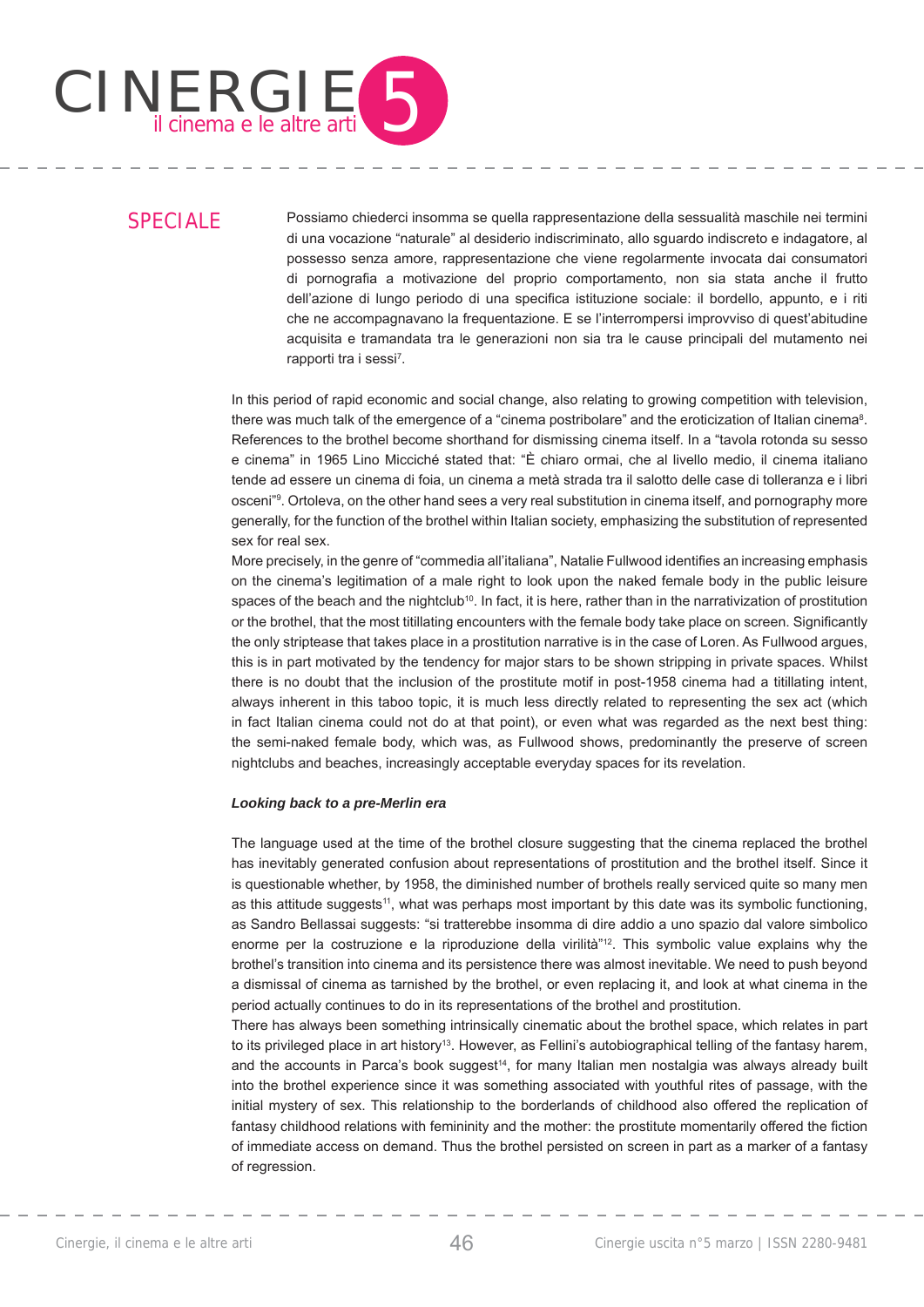

SPECIALE Screen allusions to this fantasy made in the wake of the closure include *Matrimonio all'italiana* (Vittorio De Sica, 1964) (fig. 1), so called because Sophia Loren's character, Filumena, a former prostitute, manages to trick her reluctant lover of twenty years, Domenico (Marcello Mastroianni), into marrying and legitimating her sons, first by pretending to be on her deathbed and then by refusing to let Domenico know which of her three sons is his. The film contains two flashbacks that tell the lovers' story, an addition of De Sica's to the De Filippo play on which the film is based. In each of the flashbacks we return to the brothel where they first met. In Domenico's flashback, despite the World War II air raid, there is an element of humour and garish colour that connotes nostalgia for a world in which women knew their place. Maggie Günsberg has made the point that Loren's flashback is much shorter than Mastroianni's<sup>15</sup>. Not only that, despite showing some of Filumena's reluctance to service her clients, a loving attention to the atmosphere of the "salotto" and Loren's strikingly revealing attire provide a visual contrast with the older Filumena's manipulative, desexualized and vengeful witchlike "unruliness" in the scene preceding the flashback $16$ .



Fig. 1

The choice to focus on the "salotto", as the ante-chamber of desire is common to many films that were to continue to return to the brothel space, suggesting that cinema was ideally suited to preserving, and possibly intensifying its pleasures<sup>17</sup>. Continued discursive confusion about the place of the brothel in Italian society is still reflected in the recent documentary *Case chiuse* (Filippo Soldi, 2011), which draws heavily upon many of the films mentioned here to narrate the history of the brothel<sup>18</sup>, alongside expert opinion, individual memories and photographic evidence. This technique suggests that cinema has come over time to provide Italy with a "prosthetic memory" of the brothel. Of course, Parca was also right to recognize the wave of intense nostalgia, which was also evident in the accounts found in *Quando L'Italia tollerava* by Giancarlo Fusco, the protests of Indro Montanelli in *Addio Wanda: rapporto Kensey sulla*  situazione italiana (Longanesi, 1956), and the interviews recorded in Pasolini's film-inchiesta *Comizi d'amore* (1965), not to mention several attempts to revive the institution since then. No-one can deny the reality of the resistance put up to the Merlin law.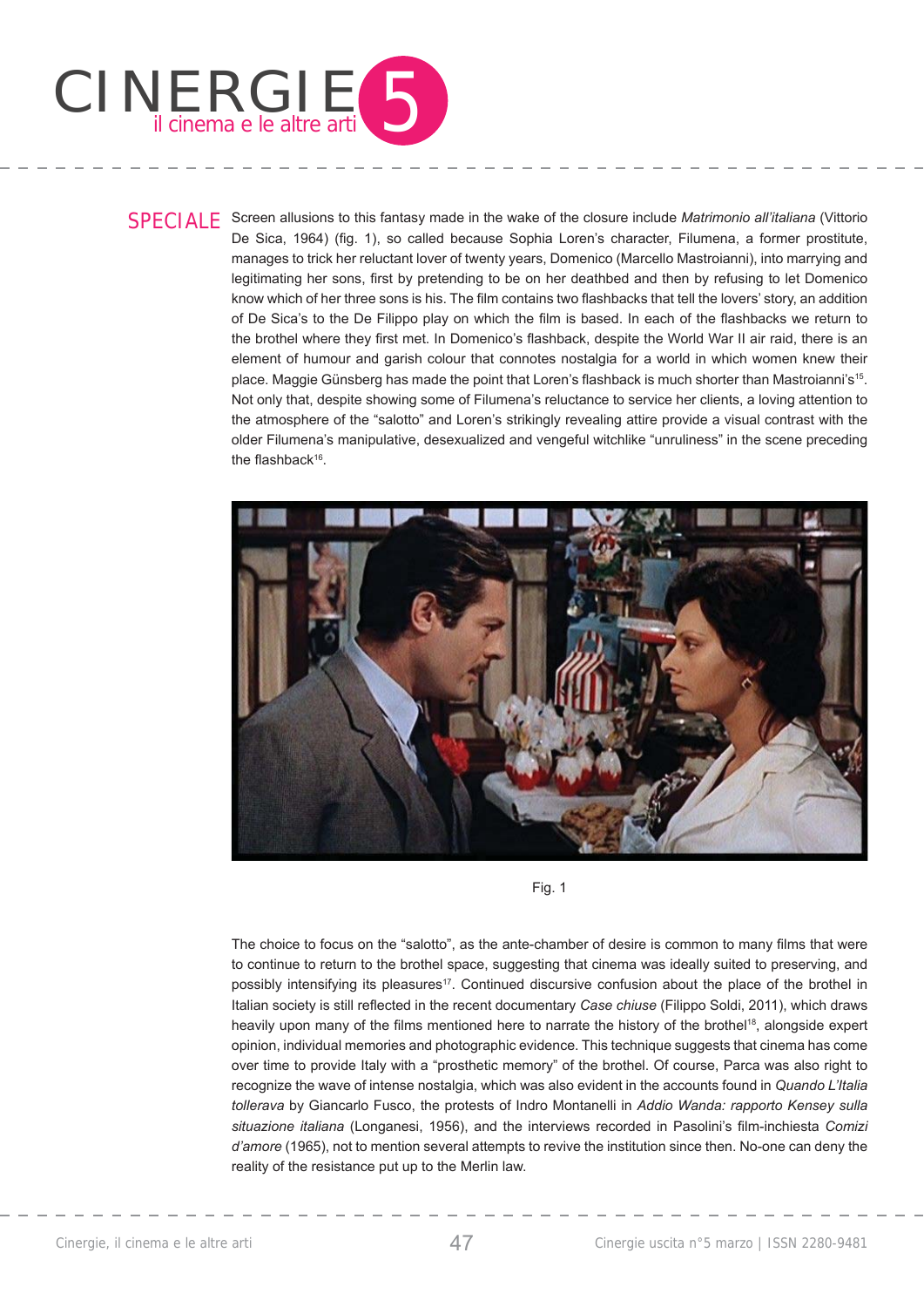

SPECIALE At the same time, this nostalgia reflects a pervasive nostalgia for the (fantasy of) the 1950s that Stephen Gundle has argued persisted through to the early 1990s across mainstream and soft pornographic production in Italy, from the popularity of Laura Antonelli to Tinto Brass, accompanying Italy's "partial" sexual revolution<sup>19</sup>. It would be very easy therefore to dismiss all those cinematic representations as nostalgia. However, does nostalgia merely express a longing for the irretrievable object, or as Pam Cook suggests, might it also express an effort to overcome its loss?<sup>20</sup> This interpretation makes more sense when we consider that simultaneously cinema was also attempting to interpret the place of prostitution in the post-Merlin era.

### *Post-Merlin prostitution on screen*

Alongside nostalgic visions of the brothel, it is equally important to examine representations of contemporary prostitution, particularly since it was precisely the contemporary that Italy's dominant genre in this period, "commedia all'italiana", was interested in. How, for example, did women's changing rights affect conceptions of female agency, in particular once practitioners were granted more protection and pimps finally subject to prosecution? What spaces replaced the brothel when screening the contemporary? And who controlled them? It is not possible to answer all of these questions here, but cinema certainly profited from a new curiosity about these alternatives, which reflected those of the popular press. A good example of this excited (and certainly exaggerated reportage) can be found in Giovanni Ansaldo's column in *Tempo* in 1958:

Si direbbe che l'abolizione della prostituta prostituta, della prostituta con tanto di bollo […] porta alla "fioritura" di nuovi tipi di prostitute, coperte, dissimulate, decentissime, capaci di esercitare la loro attività secondo gradazioni e *nuances* infinite, come se fosse un gioco o uno sport. In una formula più breve, l'abolizione del professionismo, e delle sue ignobili sedi consacranti, fa fiorire il dilettantismo, provveduto di tutti i mezzi che la tecnica moderna mette a sua disposizione, primo dei quali la macchina, questo sostituto ideale della "camera a ore" 21.

*I piaceri proibiti* (Raffaele Andreassi, 1963), a film-inchiesta about different forms of prostitution was curious along similar lines, and part of a broader wave of exploitation films emerging in Italian cinema in the period. As we can see, the main focus of Ansaldo's excitement is inevitably the question of "where". A small number of films in this immediate post-closure period speak to an attempt on the part of men to create their own alternative brothel spaces, *La garçonnière* (Giuseppe De Santis, 1960) and *I piaceri dello scapolo* (Giulio Petroni, 1960), but in comedy these spaces fail, remaining precisely a fantasy, and suggesting a very real cognisance alongside all the nostalgia that the past cannot be recreated.

What also emerges alongside and intertwined with this wave of nostalgia is a distinct shift in attitudes towards female entrepreneurship. That Filumena Marturano, with her canny, secret savings and astute development of an older businesswoman's head should re-emerge in this moment, alongside the nostalgia for the brothel, is very telling. Films begin to address the successful new autonomous prostitute figure, able to control her own space, usually either a car, or a flat. These work with the nostalgia as part of a voyeuristic admiration for her sexy ability to "re-create" the experience of the brothel, and Italian cinema develops its own "Happy Hooker" variant. Russell Campbell argues that "Happy Hooker" films "depict prostitutes doing the work voluntarily, and with high satisfaction, [they] propose by implication that society be less hypocritical and embrace the profession"<sup>22</sup>. He explains that "the position has ties with the sexual revolution of the 1960s and the 'philosophy' of sexual freedom promulgated by *Playboy*"23. Whilst *Playboy* did not launch in Italy until 1972, the interest in sexual liberation can certainly be felt in this earlier period.

The final episode of *Ieri, oggi, domani* (De Sica, 1963) looks for an Italian variant of this, whilst still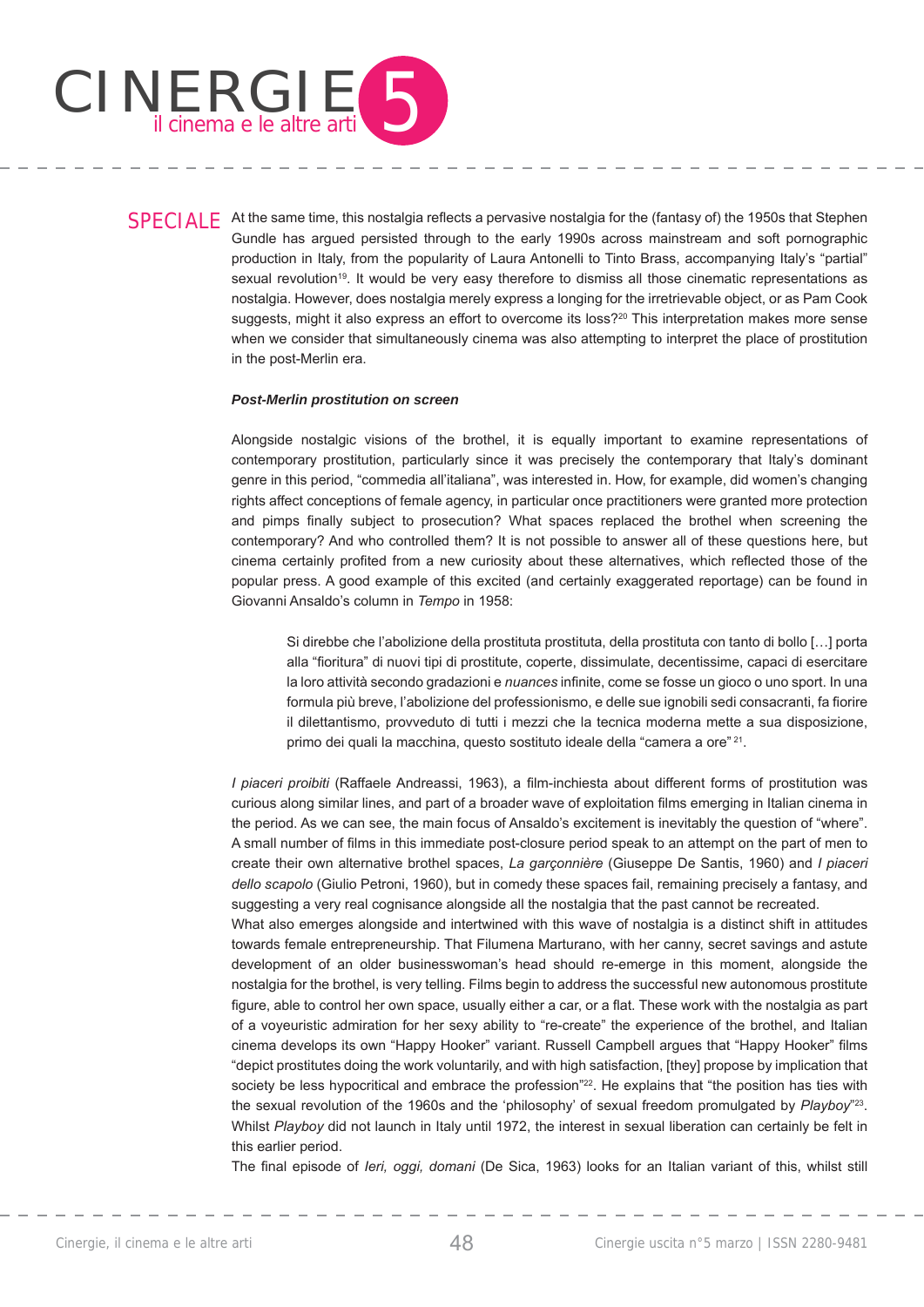

SPECIALE weaving in nostalgia for the brothel. The heroine Mara, Loren once again, has her own flat on Piazza Navona, all the profits from her prostitution go to her, and she can pick and choose her clients as she will. Not only that, but she is able to subject her sexually excitable Bolognese client to a prayer session in place of the sex romp her provocative striptease leads him to expect (fig. 2). The client, Rusconi, is played by Marcello Mastroianni, acting up the infantalised male once again – subject to regular phone calls from his father. At one point he even threatens to don short socks and a little dress to play the "nipotina" himself, displaying a nervousness about the stability of gender roles that was sidelined all too obviously in this genre<sup>24</sup>. However, Mara interrupts her display and postpones sex because she has vowed one week's celibacy as thanks to God for having returned her lovelorn neighbour to his rightful place in a seminary.



Fig. 2

Loren casts a peculiarly Italian slant on the "tart with a heart" or the "happy hooker" whose only crime is to want to please everybody. No longer under the control of the brothel, we nonetheless never see her outside the space of her flat, and even when she goes outside onto her balcony, where she encounters her neighbour's grandson she becomes dangerous. Mara still feels a requisite amount of shame about her profession, craves children and, most importantly, is shown still to be under the control of the Catholic Church. Stephen Gundle has noted that the popularity of Sophia Loren and the very idea of Italy that her beauty represented was very much tied to nostalgia. Of her characters for De Sica in this period, he writes that "even in their transgressions, they aroused popular sympathy and approval"<sup>25</sup>. In this representation of Mara we a recognition of the shift in patterns of prostitution, but still tied to old models of containment that the brothel offered.

As Alexander Walker recognized at the time, the De Sica films starring Loren as prostitute seem to be an Italian take on the sex comedy common in the US in the late fifties and early sixties<sup>26</sup>, and speak to Loren's Hollywood fame at this point, since this combination of star and genre was undoubtedly aimed at international audiences. This US sex comedy, of which a film like *Pillow Talk* (Michael Gordon, 1959) was a typical example, is described by Jeffers McDonald as "pitting woman against man in an elemental battle of wits, in which the goal of both is sex. Only the timing and legitimacy of this varies from gender to gender, with women wanting sex after, and men before or without marriage"<sup>27</sup>. In the Italy of this same period, where a woman's virginity upon marriage was still expected, it was too early for ordinary women even to have this battle on screen in a comic frame. The question of sex before marriage for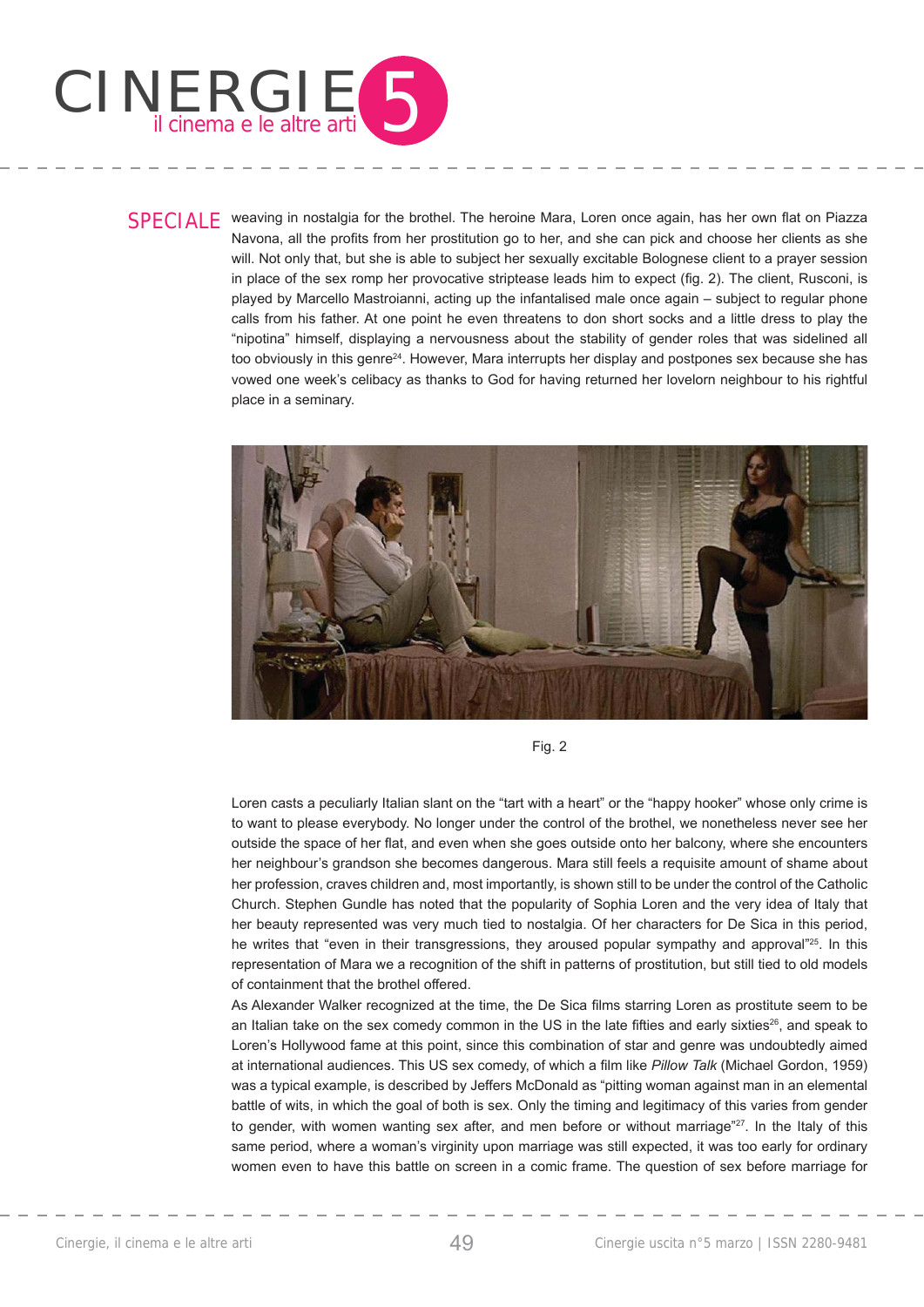

SPECIALE women who are not professional prostitutes creates the much darker comedies of Antonio Pietrangeli, or the grotesque extremes of Pietro Germi. The prostitute's assumed promiscuity acts as a form of comic insulation, since the existing moral framework still assumes she has nothing to lose.

Away from the dizzying orbit of Loren's nostalgic stardom, comic representations emerged that implied a more threatening ability for women to continue as professionals, and even band together. In many of these films the prostitute figure is pitted against men in an attempt, not so much to postpone sex to preserve her virtue, as to preserve her source of income. If Loren's star quality enables her to preserve her virtue or her honour, less glamorous representations of the prostitute are only worried about the timing of sex in order to be able obtain payment (as in *Le massaggiatrici*, Lucio Fulci, 1962 or the "Roulotte squillo" episode of *Le motorizzate*, Marino Girolami, 1963), or occasionally marriage, but as a means of financial support, not for romantic reasons (as in the "Eritrea" episode of *La mia signora*, Luigi Comencini, 1964).



Fig. 3

That these women are upwardly mobile is well-illustrated at beginning of the film *Le massaggiatrici* (fig. 3), which opens with a form of prelude examining the changing hierarchy of the spaces of prostitution. A streetwalker curses the two attractive young prostitutes who have managed to get themselves a car for business, which we see cruise past in the foreground, turning gender relations on their head as the men get into the prostitutes' car. The Merlin law is immediately invoked as the jealous colleague comments darkly that "ora la Merlin farà chiudere pure le autorimesse". Natalie Fullwood has noted that a small number of women are shown driving cars independently in the "commedia all'italiana". Whilst, she argues, all these women have to pay a price for this independence, "they represent rare examples of female characters who are constructed with economic, as well as sexual, identities. Laura has a job at the Peruvian embassy, Pina at an agricultural consortium, Adriana as a smalltime actress, and Assunta as a model. It is significant that their economic independence is marked by their ownership and driving of cars"28. The prostitutes' burgeoning economic independence is indeed punished, and the battle of the sexes is flagged up almost immediately as the two girls have their car stolen by their clients and find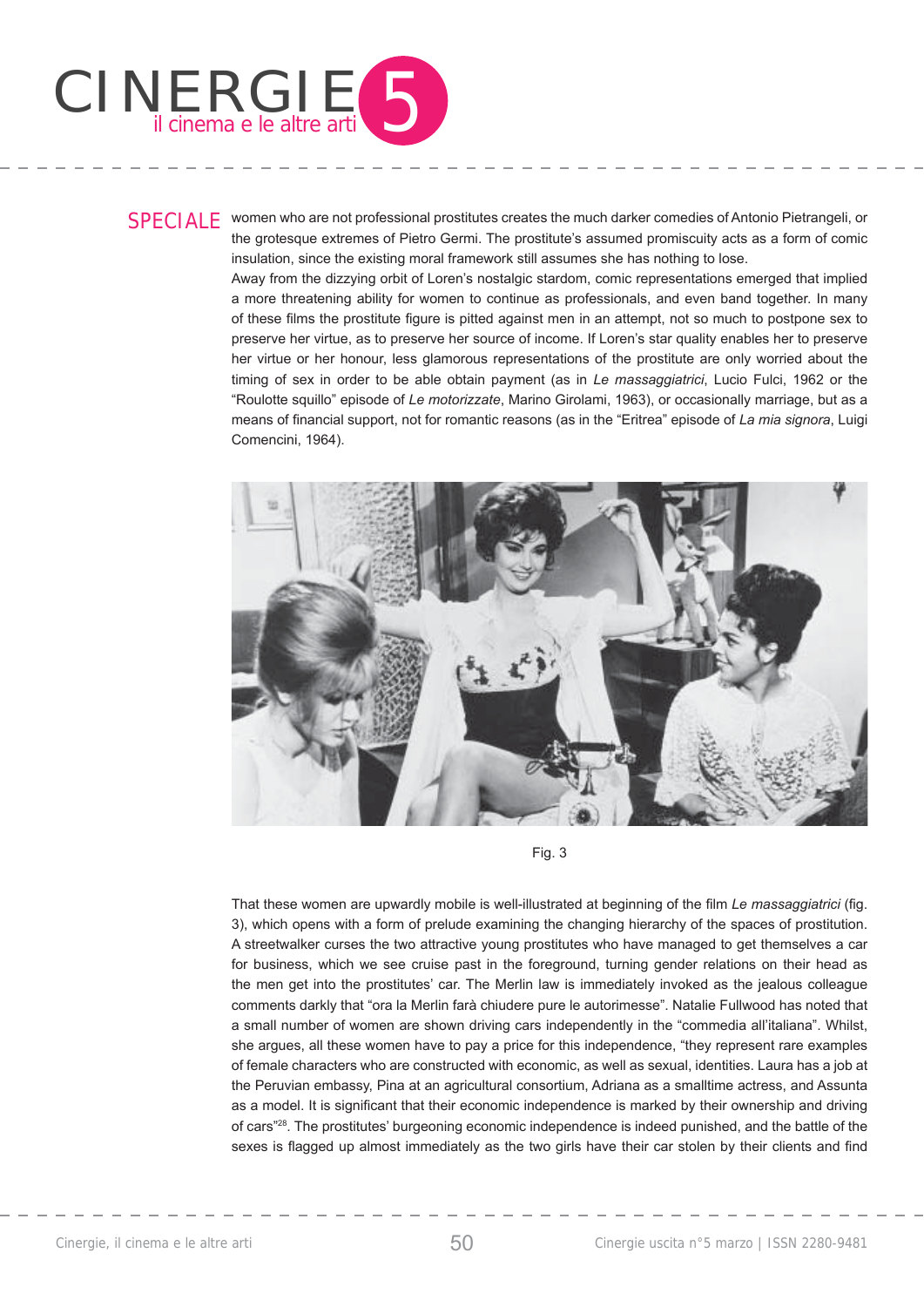

## SPECIALE themselves back on the street. Although hampered by their "dumb blonde" sidekick, who had actually given one of the men the car keys, Marisa and another friend "l'avvocato" take control of the girls' finances to purchase, by the end of the film, their own flat, after entering into protracted negotiations with a string of desperate and inept customers.

In this respect the film speaks to another aspect of the anxiety occasioned by the Merlin law: the invisibility of the prostitutes' new spaces as they merge into the everyday. In an article in *L'Europeo* of 1958, "Comincia l'era Merlin", Ghirotti writes that: "Tra gli annunci economici dei giornali compaiono ambigue offerte di garçonnières. La polizia sta indagando a Roma, sull'aumento dei canoni d'affitto per gli appartamenti 'persona sola' e sulla strana moltiplicazione degli 'istituti di bellezza'"29. Again the exaggeration of the changes wrought by a relatively small number of women, some of whom abandoned prostitution altogether, are evident here, but the general mood of the popular press is reflected in this film. The storyline, however, takes the motif of the battle of the sexes further; as the women become embroiled in the insider wheeler-dealing taking place between some businessmen and a Christian Democrat politician, the canniest of them, Marisa (Sylva Koscina), manages to pull off the best deal on the businessmen's behalf. The girl in the trio who calls herself the "avvocato", studied law before taking up a more "lucrative" profession. She is able to confound both a professor and a police officer with her detailed knowledge of her new rights, reeling off the clauses of the 1958 law with reference to prostitution, and reminding them that now the law "punisce solo chi la sfrutta". It is to her canniness that we impute the final joke, when the police round up all those calling themselves "massaggiatrici", thereby arresting a "real" masseuse (Marisa Merlini), whilst the girls have relabelled themselves "manicurists". Merlini's role, as the embattled Bice, whose real massage business is ruined, and whose husband is seduced by the girls, foregrounds the difficulty for working women to be perceived as anything other than "donne pubbliche".

Similar prostitute "success" stories are seen in the "Roulotte squillo" episode of *Le motorizzate*, *Anonima cocottes* (Camillo Mastrocinque, 1960), *La vedovella* (Silvio Siano, 1964), or *La pupa* (Giuseppe Orlandini, 1963), in which women either establish themselves as independent prostitutes, or move into a new sphere of financial success altogether. Anonima cocottes, in which the prostitutes play the stock market to make their millions, reflects a persistent emphasis on canniness with money and female success.

Both Mary Wood and Maggie Günsberg cite the motif of prostitution as a common theme in Italian representations of the boom,<sup>30</sup> and there is no doubt that all these figures represent on a symbolic level the extremes of the wheeling and dealing that the economic miracle was felt to give rise to. Russell Campbell sees a particular blossoming of the prostitute screen type "the business woman" in relation to the economic miracle beyond Italy as well, in the likes of the film *Das Mädchen Rosmarie* (Rolf Thiele, 1958). Whilst the German film offers an "excoriating critique" of the economic miracle, he identifies *Anonima cocottes* as "a comic celebration" of the prostitute-business connection. It is typical, according to Campbell of the "business woman" typology to take one of these two very different directions: "The leftwing version enjoys a snug fit with the 'official' patriarchal line of deploring prostitution, whereas the rightwing version, aligned with 'unofficial' patriarchal ideology and buttressed by the global expansion of freemarket forces, challenges this position head-on"<sup>31</sup>. In the Italian case the very specific references to the law, and to changing spatial arrangements, bring these "boom" representations into a direct relationship with the changes also brought about by the Merlin law, further muddying their ideological commentary. The comic mode of the "commedia all'italiana", whilst heavily satirical in its emphasis on institutional

corruption and individual greed, remains nonetheless captivated by the new narrative possibilities the business woman prostitute offers. In fact, as Campbell concludes himself, the "business woman" type "torn between conflicting ideological pressures" "remains poised at the intersection of prostitution and capitalism, carrying a burden of metaphoric significance almost too heavy for any fully realized individual to bear<sup>"32</sup>. However, it is also worth noting that the instances of female prostitute "business woman"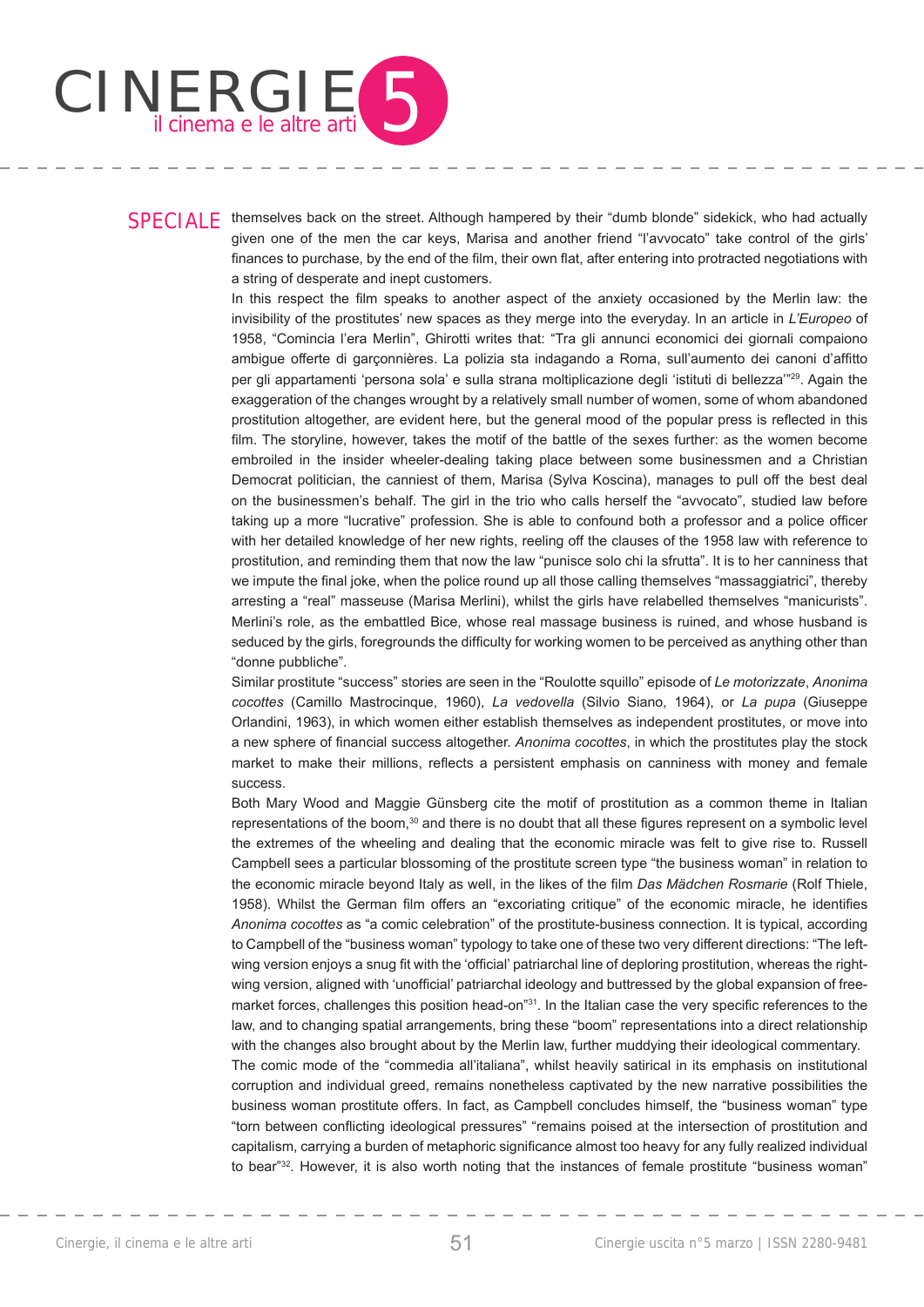

SPECIALE examined so far here in these "battle of the sexes" narratives present characters who trade (somewhat ironically) on narratives that emphasize their verbal resilience and character rather than their bodies – all too rare in the comedies of this period. We are intended to read all of them sympathetically, as variants on the "happy hooker" typology as well as the "business woman", and enjoy them getting the better of male antagonists, who are either extremely corrupt, or repressed, usually both.

> If the space offered by the car was one of the key features associated with the changing circumstances of prostitution, as suggested in Ansaldo's article, it was also a key symbol of the boom itself, as Fullwood's study shows<sup>33</sup>. The film *Le motorizzate* contemplates with patronizing fascination the possibility of female mobility, opening with a voxpop in which men voice a range of views on women drivers. This is followed by documentary footage of women drivers set to the lyrics of the song "Guarda che fata motorizzata", with a reference to enchantment which underlines the absurdity of this gender role, but also reassurance as to her continued adherence to the "beauty system", by emphasizing her attempts to apply lipstick whilst driving<sup>34</sup>. It is not surprising that this mobility is quickly linked back to prostitution in the second episode, featuring Lola (Bice Valori) who seeks to ply her trade from a caravan on the roadside under the label: "Automassaggiatrice". A scandalized "moralista" calls the police, and, like the "avvocato" figure in *Le massaggiatrici*, we hear Lola comically rebuff the "brigadiere" with all the paperwork she could possibly need, permits and diplomas all in order, taking full advantage of her new legal rights. This scene reflects the popular journalism of Ghirotti, who wrote in 1958, in response to the closure, that: "Oggi le cose sono cambiate: ci vuole la flagranza del reato per mettere in moto la camionetta della questura; e soltanto se la ragazza non possieda documenti per l'identificazione si può portarla in camera di sicurezza. Il 'fenomeno' dilaga, l'adescatrice s'è fatta audace, il 'pattuglione' non la spaventa più"35.

> Indeed the sketch continues as the "moralista" attempts to catch her "in flagrante" as a means of bringing about her legal detention. The emphasis here is on the absurdity of the new space as the overweight male client is driven to a secluded location whilst being thrown around the caravan and bombarded with Lola's trinkets, domestic signifiers of aspirational femininity that typically adorn the "feminine" space of the boudoir. He is then licked by a cow through the window sending him running straight into the arms of the "moralista" who sets a trap and calls the police who arrest the pair, finally caught "in flagrante". The episode refracts nervousness about female mobility, the closure of the brothels, but also fascination with emerging "new" alternatives and their comic potential. Sex itself, or titillating views of the female body remain at the margins (we have a brief shot of the semi-clothed couple at the end when caught "in flagrante"). Comedy is generated by mis-recognition of sex in this new space, just as in the confusion over the identity of the "real" masseuse in *Le massaggiatrici*. The "moralista" initially thinks the couple are engaged in sex, when in fact the client is writhing around in a horrified response to the cowlick. After being caught, we see an undeterred Lola back on the hunt for an alternative venue. She happily considers the purchase of a luxury boat in a showroom until the unwitting salesman reassures her that the police will keep her safe with their special launches. Whilst temporarily defeated by the "moralista" and police vigilance, we sense that Lola will continue her quest.

> The luxury yacht is the central spatial focus of another prostitute narrative from this period, the episode "Eritrea" (Luigi Comencini) in *La mia signora*, starring Silvana Mangano and Alberto Sordi (fig. 4). The two characters end up on the luxury yacht of an Italian politician, when Sartoletti (Alberto Sordi) realizes that he can use "Eritrea" (Silvana Mangano), a prostitute he has met quite by chance, to get a building contract out of "l'onorevole" (Claudio Gora). Plotting to present Eritrea as his wife, he acts as a mini Pygmalion taming her Roman "popolana" ways and buying her new clothes, picking up here on a similar motif in *Le massaggiatrici*, in which it is Marisa who poses as Parondi's wife. In both cases, humour and sympathy are generated by the prostitutes' straight-talking, working-class lack of bourgeois "manners". After this brief training, Sartoletti leaves her on the yacht to extort the favour he needs. However, Eritrea is now taking her role as wife seriously and slaps l'onorevole when he propositions her. When Sordi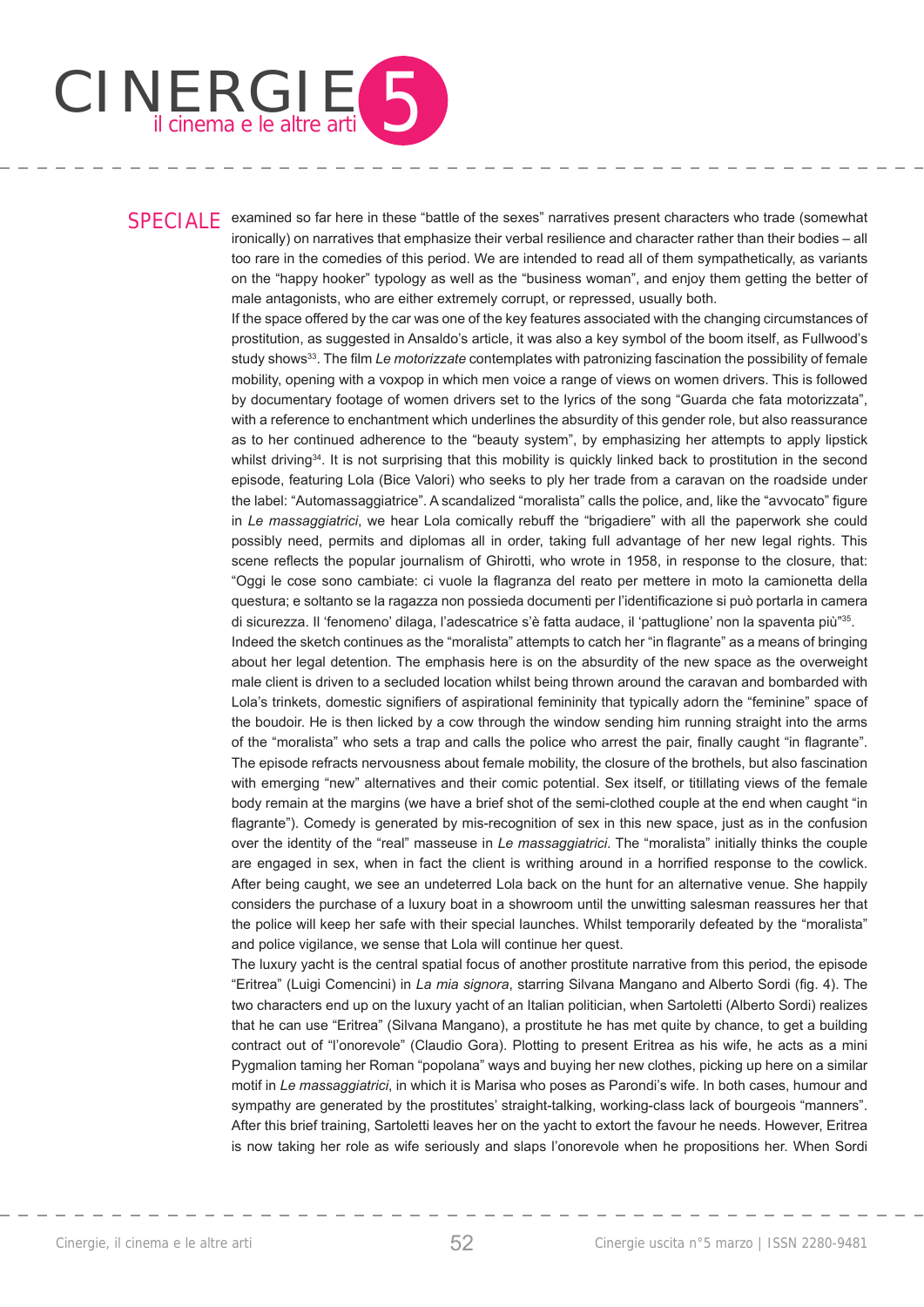

SPECIALE berates her, she returns to the yacht and l'onorevole with a new determination. Sordi later meets her in unrecognizably elegant attire at an expensive hotel where she is introduced to him as the wife (presumably actual on this occasion) of another dignitary. As he stares at her in disbelief in a private moment, she bashes him on the nose affectionately and stalks off. The "battle of the sexes" narrative is particularly successful here because the prostitute character's resilience surprises us. Silvana Mangano's skilful characterization helps in this dénouement. There is one point in the narrative, when she begins to look fondly at Sartoletti, her pseudo-husband, and seems about to slip into the melodramatic narrative of the prostitute frustrated in love. Instead, she emerges as convincingly victorious and sweeps off with as much dignity as any former prostitute has ever managed on screen.



Fig. 4

## *Conclusion*

Alongside the striptease artist, whose prevalence in the cinema of this period Natalie Fullwood has underlined, the prostitute remains very much the default representation of the working woman in comedy in this period. In fact the portrayal of the striptease artist also inevitably slides towards the stigma of prostitution (see for example the figure of Monica in *II moralista* [Giorgio Bianchi, 1959], one moment stripper, the next "ragazza squillo"). As Fullwood argues, we have very few screen instances of women workers in office spaces, as anything other than signifiers for sex. Drawing on the example of *L'impiegato* (Gianni Puccini, 1959), she argues that "the notion of the semi-naked female form as pleasurable commodity to be consumed by men spreads throughout the representation of women when they are granted spatial primacy […] female characters must either signal sex or sexuality, or be relegated to the margins or rear of the frame"<sup>36</sup>. As Ortoleva suggests, in addition to the closure of the brothel, changes in female employment and growing female emancipation further unsettled the status quo, and further consolidated the turn towards pornography $37$ , and the sexualised representation of women's work was also part of this response. It is particularly significant therefore that sometimes, in a handful of films, the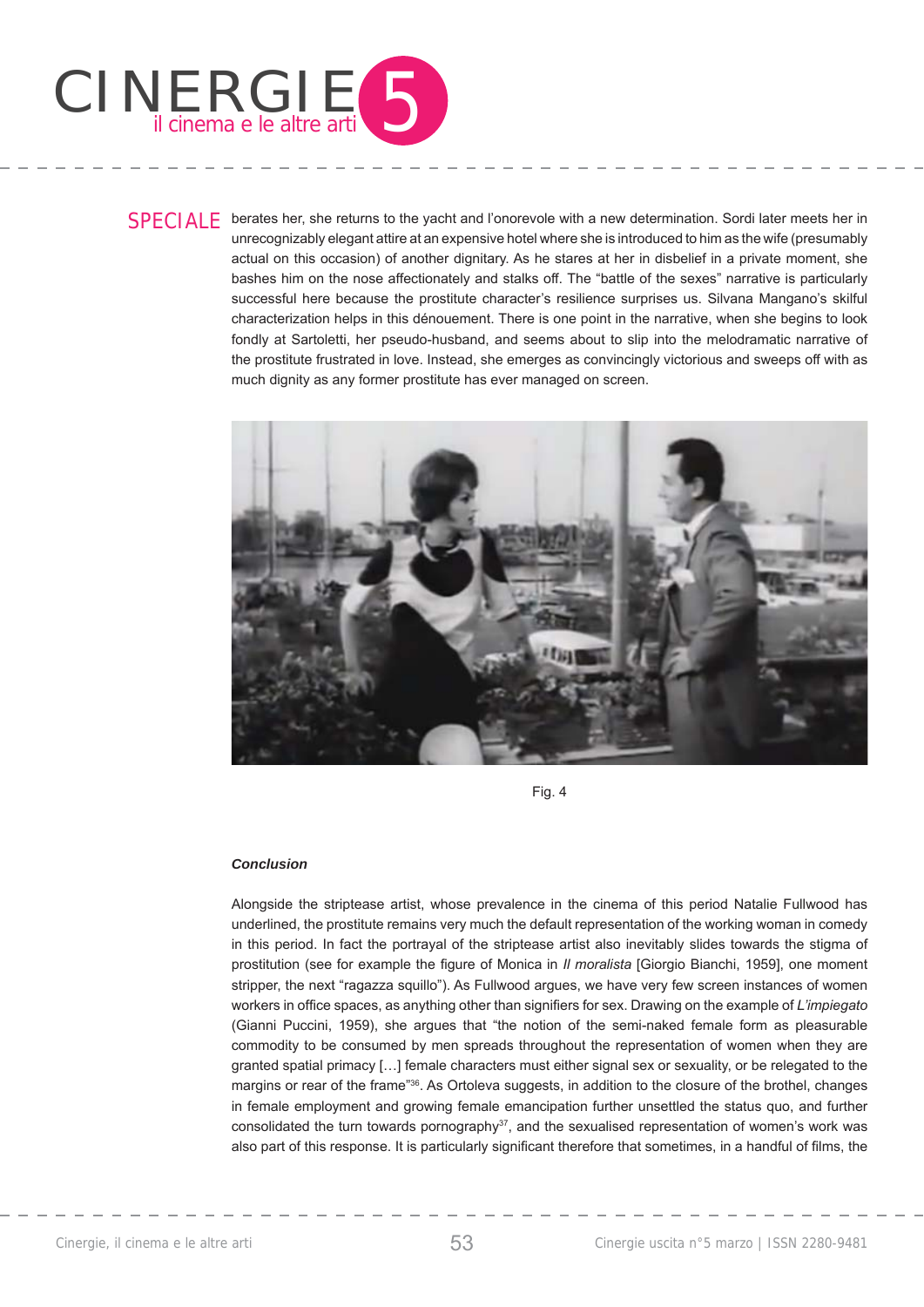

SPECIALE emergence of this "new" entrepreneurial prostitute is juxtaposed with the representation of an older, more financially powerful woman, active in the public sphere. It is important because it reminds us, with Yvonne Tasker, that whilst women almost always signify sex, the ways in which women signify sex are still significant<sup>38</sup>.

> The successful prostitute entrepreneur also represents and only partially assuages the growing threat embodied by increasing female power in the public sphere. There was no doubt that this growing power was present in the Italian imaginary in this period.<sup>39</sup> As early as 1954, popular magazines such as *Epoca* included features like: "Le donne che comandano", looking at a series of women in management positions40. In reality there was a marked increase in the participation of women in the tertiary sector, suggesting, as Bellassai observes, that gender and work were no longer so neatly divided<sup>41</sup>. Nor should we forget that the whole Merlin incident was overshadowed, precisely, by the figure of a real older woman with public power and detailed knowledge of the law. This screen doubling is in fact exactly what we see embodied in the very trajectory of Filumena Marturano herself, whose younger prostitute self is doubled by an older, canny businesswoman, only tied to the private sphere by her younger prostitute self. In *Le massaggiatrici* there are in fact two older business women. If one of them, Bice (Marisa Merlini, aged 39), the real masseuse, is a victim of the girls' savvy self-management, as discussed earlier, the other comes off rather better. The two hapless protagonist businessmen are in fact, in the pay of the wealthy wife of one of them, Signora Parodi, played by Laura Adani (aged 49). When she is first introduced to us, we see her reading the *Financial Times*, whilst her husband on the other end of the phone looks at through the private ads for a "ragazza squillo", reinforcing the "naughty boy" dynamic that persists in these films. Ultimately, despite her antagonism towards the younger imposter, Signora Parodi recognizes that she stands to benefit most from the deal that prostitute Marisa manages to pull off on her behalf with the Christian Democrat politician.

> This doubling tendency perhaps reaches its apex in Lizzani's atypical film, *La Celestina P.R..*.(1964), in which a youthful-looking Assia Noris (aged 52), in an attempted screen comeback, plays the glamorous, and ruthless procuress Celestina, who uses a combination of personal force, feminine charm, a steady supply of young, attractive women, along with a dissolute nobleman turned gigolo, to get the better of a number of wealthy Milanese businessmen. As businesswoman-procuress, Celestina herself is marked by the prostitute stigma, but the film is unique in underlining her attempts to hold this at bay: she is depicted as attractive enough to create confusion in her potential clients about whether or not she is offering her own body. Indeed, her only sexual liaison in the film, immediately consigned to the dustbin of "errors", almost undoes all her successful wheeling and dealing. This is the only instance in which the portrayal of the older "businesswoman" takes the upper hand in the narrative thread, as a series of minor prostitute figures play in cameo roles. In the character of Celestina the film reflects on the impossibility for women of combining business and sexual pleasure thereby undermining the "happy hooker" typology (whilst nonetheless reinforcing it in the minor figure of her stupid, blonde prostitute protégée). Across a number of films this splitting mechanism makes persistent links between working women, women with financial control, and the prostitute. Entangled with the nostalgia for the brothel space, then, there is that "mix of aggression and anxiety that psychoanalysis has recognized in laughter"<sup>42</sup> about women's changing roles, certainly as prostitutes, but more importantly, as working and earning independent women in general. This serves as a useful reminder that there is more to the proliferation of the prostitute theme in post-Merlin cinema than a descent into a "cinema postribolare".

> > Danielle Hipkins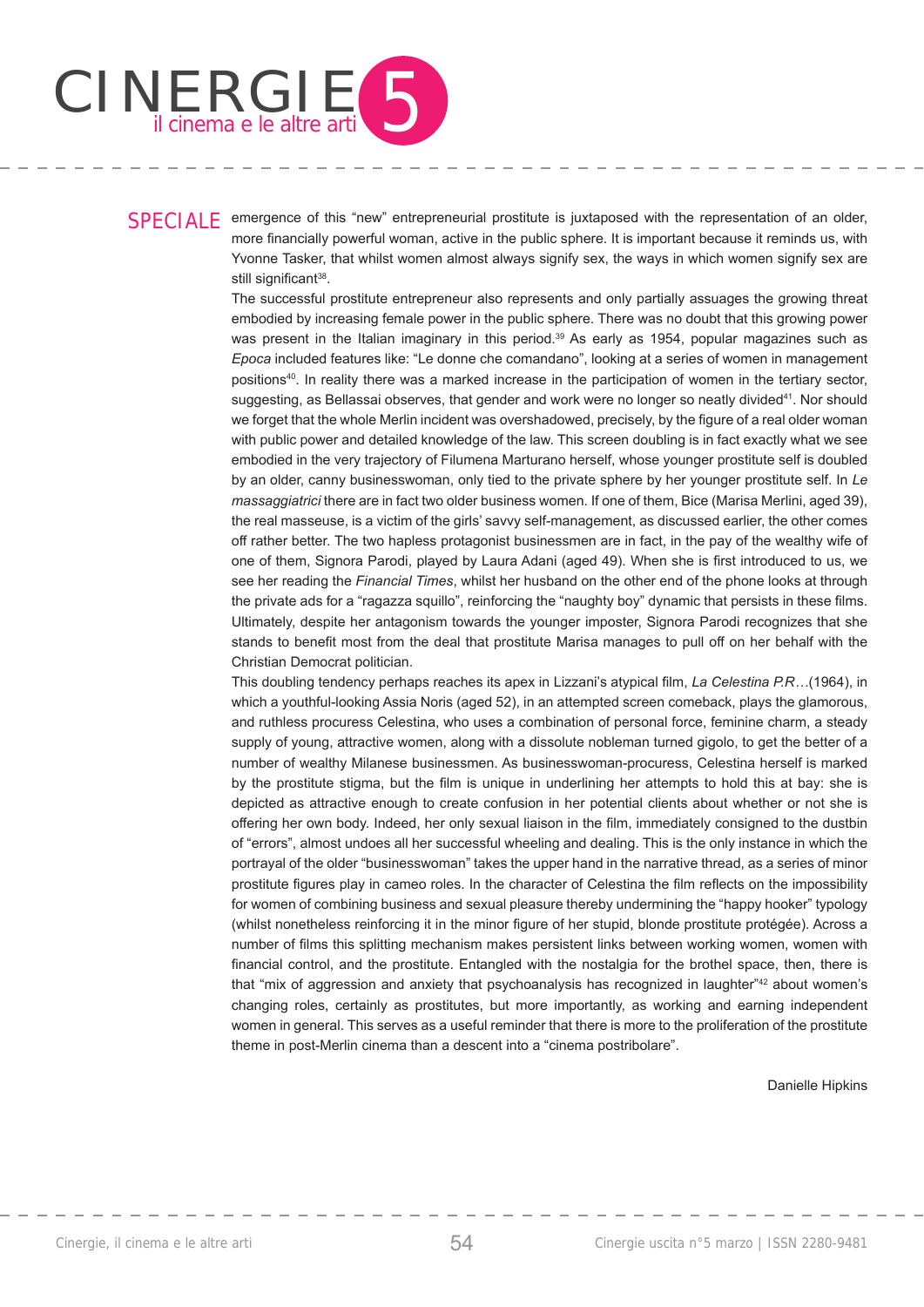

# SPECIALE **Notes**

1. Franco Moretti, "Planet Hollywood", in *Distant Reading*, Verso, London-New York 2013, p. 99.

2. Gabriella Parca, *I sultani. Mentalità e comportamento del maschio italiano*, Rizzoli, Milano 1965, p. 254.

3. For a full account of how "what Merlin framed as a liberating reform became a protective, moralizing law which upheld the isolation and maintained the status of prostitutes as second class citizens", see Molly Tambor, "Prostitutes and Politicians: The Women's Rights Movement in the Legge Merlin Debates", in Penelope Morris (edited by), *Women in Italy, 1945-1960: An Interdisciplinary Study*, Palgrave Macmillan, New York 2006, pp. 131-145, p. 131.

4. "Between Renegotiation Tactics and Failed Revolutions: Italian Brothel Films of 1959-60, the Public/ Private Binary and Gendered Address", in Simona Storchi (edited by), *Public and Private Spaces in Italian Culture*, Peter Lang, Oxford 2013, pp. 99-113.

5. See for example the continued adaptation of French melodramatic fiction in films like *Camille 2000* (Radley Metzger, 1969) and *Bubu* (Mauro Bolognini, 1971), or the perpetuation of white slave films, such as *Schiave bianche* (Michel Clement and Umberto Scarpelli, 1960) or *Le magnifiche sette* (Mauro Girolami, 1961).

6. "Nel quinquennio precedente al 1958, sempre secondo i dati ISTAT, il lavoro femminile è nettamente in crescita: in termini assoluti le donne complessivamente occupate sarebbero in quell'anno, in migliaia, 5.243, mentre erano 4.065 nel 1954". Sandro Bellassai, *La legge del desiderio. Il progetto Merlin e l'Italia degli anni Cinquanta*, Carocci, Roma 2006, p. 49.

7. Peppino Ortoleva, *Il secolo dei media*, Il Saggiatore, Milano 2009, pp. 174-175.

8. Mino Argentieri, "Tavola rotonda su sesso e cinema", *Cinema Sessanta*, no. 54 (June 1965), p. 27.

9. Lino Micciché, "Tavola rotonda su sesso e cinema", *Cinema Sessanta*, n. 54 (June 1965), p. 17.

10. Natalie Fullwood, *Cinema, Gender and Everyday Space: Comedy, Italian Style*, Palgrave MacMillan, New York forthcoming.

11. Lina Merlin herself makes this point in a newspaper article in 1958: "La chiusura delle 'case', dove normalmente sono ospitate circa tremila donne incide ben poco sul numero veramente enorme delle 'peripatetiche' e delle 'ragazze squillo' che costituiscono una vergognosa piaga sociale". Lina Merlin, "Ho vinto la battaglia contro le persiane chiuse", *Oggi*, 27 febbraio 1958, p. 18.

12. Sandro Bellassai, *op.cit.*, p. 9.

13. "Artists have seen the brothel as a worthwhile subject: it carries its own drama and tension, its peculiar interplay of human relations, the paradoxical union of the everyday commonplace and the unexpectedly bizarre". G.L. Simons, *A Place for Pleasure: A History of the Brothel*, Harwood-Smart Publishing, London 1975, p. 8.

14. "Nel 50 per cento dei casi il primo rapporto sessuale è avvenuto con una prostituta" (although this did not necessarily take place in a brothel). Gabriella Parca, *op.cit.*, p. 41.

15. Maggie Günsberg, "Commodifying Passions: Gender and Consumerism in *Commedia all'italiana*", in Ead., *Italian Cinema: Gender and Genre*, Palgrave Macmillan, New York 2005.

16. Several critics apply the trope of the "unruly woman" to Loren. See Pauline Small, *Sophia Loren: Moulding the Star*, Intellect, Bristol 2009, and Jacqueline Reich, *Beyond the Latin Lover: Marcello Mastroianni, Masculinity and Italian Cinema*, Indiana University Press, Bloomington-Indianapolis 2004.

17. These include: Roberto Rossellini, *Il generale della rovere* (1959); Mauro Bolognini, *La viaccia* (1961); Bernardo Bertolucci, *Il conformista* (1970); Federico Fellini, *Roma* (1972); Lina Wertmüller, *Film d'amore e d'anarchia* (1973); Tinto Brass, *Salon Kitty* (1976), *Paprika* (1991), and, much more recently the Rai TV mini series *Altri tempi* (Marco Turco, 2013).

18. It shows footage from *Arrangiatevi!*, *Roma*, and *La viaccia*, alongside stills from *Salon Kitty*, *Film*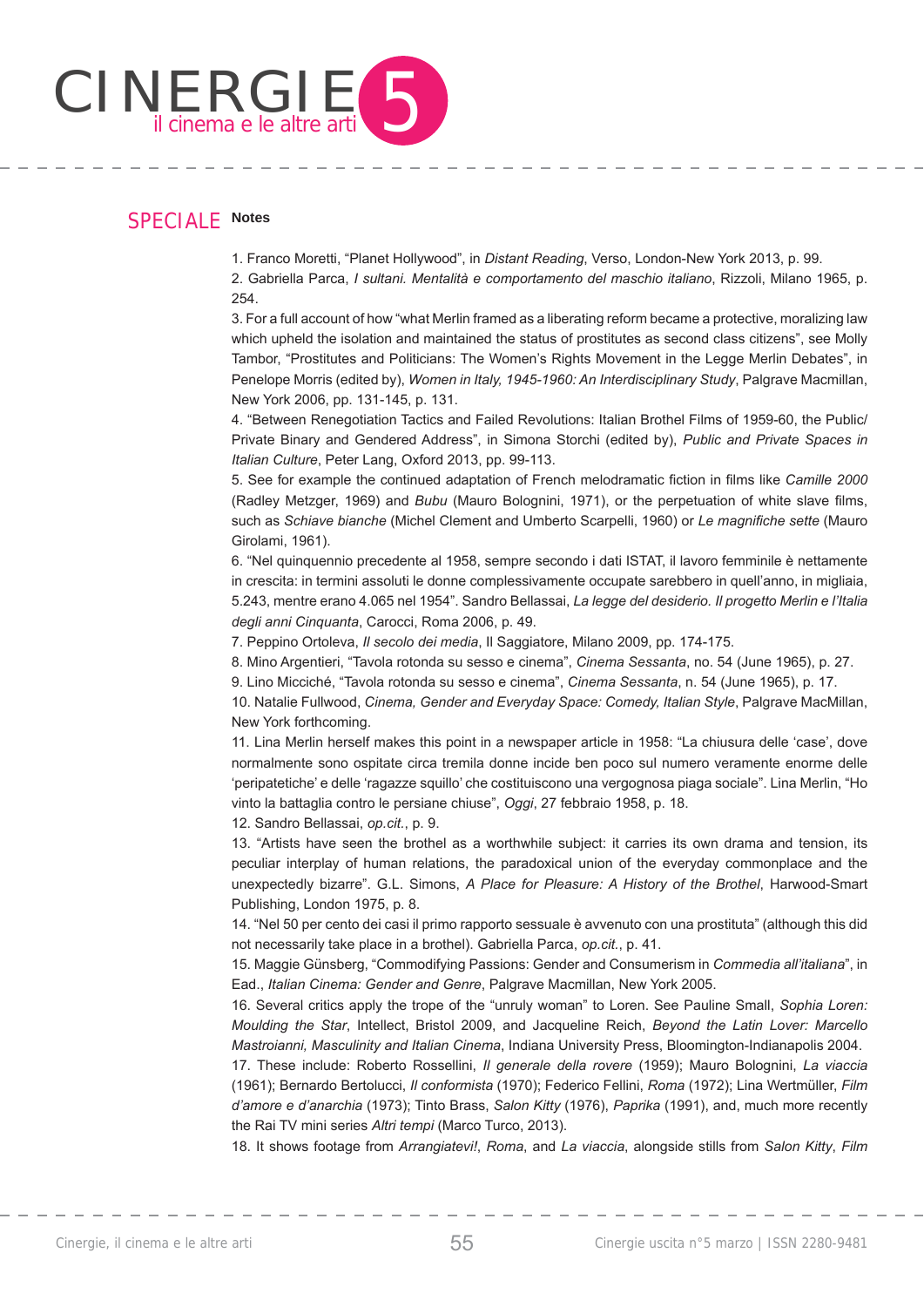

## SPECIALE *d'amore e d'anarchia*, and *Matrimonio all'italiana*, and Istituto Luce newsreel about the making of *Adua e le compagne*.

19. Stephen Gundle, "Emancipation, Eroticism and Nostalgia", in *Bellissima: Feminine Beauty and the Idea of Italy*, Yale University Press, London-New Haven 2007, pp. 191-222.

20. Pam Cook, *Screening the Past: Memory and Nostalgia in Cinema*, Routledge, New York 2005, p. 4. 21. Giovanni Ansaldo, "Epicideo per le case chiuse", *Tempo*, 13 febbraio 1958, p. 10. In fact, a year earlier in A. Gambino, "La libera professione", *l'Espresso*, 27 ottobre 1957, pp. 6-7, the journalist examines the "state of prostitution" and highlights the existence of "le ragazze squillo", "le case d'appuntamento", and "il massaggio" before the closures, claiming that the inhabitants of the "case chiuse" only make up 1% of women practising prostitution in Italy. This emphasis on hypocrisy with regard to questions of sexual "freedom", or at least the freedom for men to engage in sex with prostitutes, is also made evident in the frequent satirical representations of hypocritical male moralizing figures in many representations of prostitution in Italian comedy of this period. Their vociferous critique of prostitution is often shown to hide an addiction to, or profit from it.

22. See, for example, figures in *Il moralista* (Giorgio Bianchi, 1959), *Le massaggiatrici* (Lucio Fulci, 1962), the "Roulotte squillo", in *Le motorizzate* (1963), "Il complesso della schiava nubiana" (Franco Rossi, 1965), episode in *I complessi*.

23. Russell Campbell, *Marked Women: Prostitutes and Prostitution in the Cinema*, University of Wisconsin Press, Madison 2006, p. 230.

24. See Sergio Rigoletto, "Italian-Style Comedy and l'italiano medio: Strategies of Exclusion", in Lucy Bolton, Christina Siggers Manson (edited by), *Italy on Screen: Italian Identity in the National Imaginary and International Symbolic*, Peter Lang, Oxford 2010, pp. 35-49.

25. Stephen Gundle, *op.cit.*, p. 183.

26. Alexander Walker, *The Celluloid Sacrifice*, Michael Joseph, London 1966, pp. 205-206.

27. Tamar Jeffers McDonald, *Romantic Comedy: Boy Meet Girl Meets Genre*, Wallflower Press, London 2007, p. 38.

28. Natalie Fullwood, *op.cit.*

29. Gigi Ghirotti, "Comincia l'era Merlin", in *L'Europeo*, 21 settembre 1958, pp. 18-21, p. 18.

30. Mary Wood, *Italian Cinema*, Berg, Oxford-New York 2005; Maggie Günsberg, *op.cit.*, pp. 60-96.

31. Russell Campbell, *op.cit.*, pp. 208-10.

32. *Ivi*, p. 229.

33. Natalie Fullwood, *op. cit.*

34. "The beauty system" is identified by the McCannells as one guaranteeing women's compliance with the gender hierarchy through observance of feminine beauty practices. See Dean and Juliet Flower MacCannell, "The beauty system", in Nancy Armstrong, Leonard Tennenhouse (edited by), *The Ideology of Conduct*, Methuen, New York-London 1987, pp. 206-238.

35. Gigi Ghirotti, *op.cit.*, p. 21.

36. Natalie Fullwood, *op.cit.*

37. "Il manifestarsi di un nuovo potere delle donne in tutte le sfere del vivere, dalle più pubbliche alle più intime, cosa che ha favorito, per compensazione e in parte per rivincita, la ricerca da parte di molti maschi di forme di rappresentazione simbolica nelle quali la donne fosse, al contrario, sottoposta e ricondotta al suo posto". *Ibidem.*

38. Yvonne Tasker, *Working Girls: Gender and Sexuality in Popular Cinema,* Routledge, London 1998. 39. "L'immagine di schiere di donne bellicose in rapida avanzata su tutti i fronti della società, compresi ovviamente l'economia, il lavoro, le professioni, è in questi anni notevolmente diffusa presso l'opinione pubblica maschile […] Non sempre la percezione generalizzata di tali cambiamenti risulta proporzionata

alle effettive dimensioni del mutamento stesso". Sandro Bellassai, *op.cit.*, pp. 45-48.